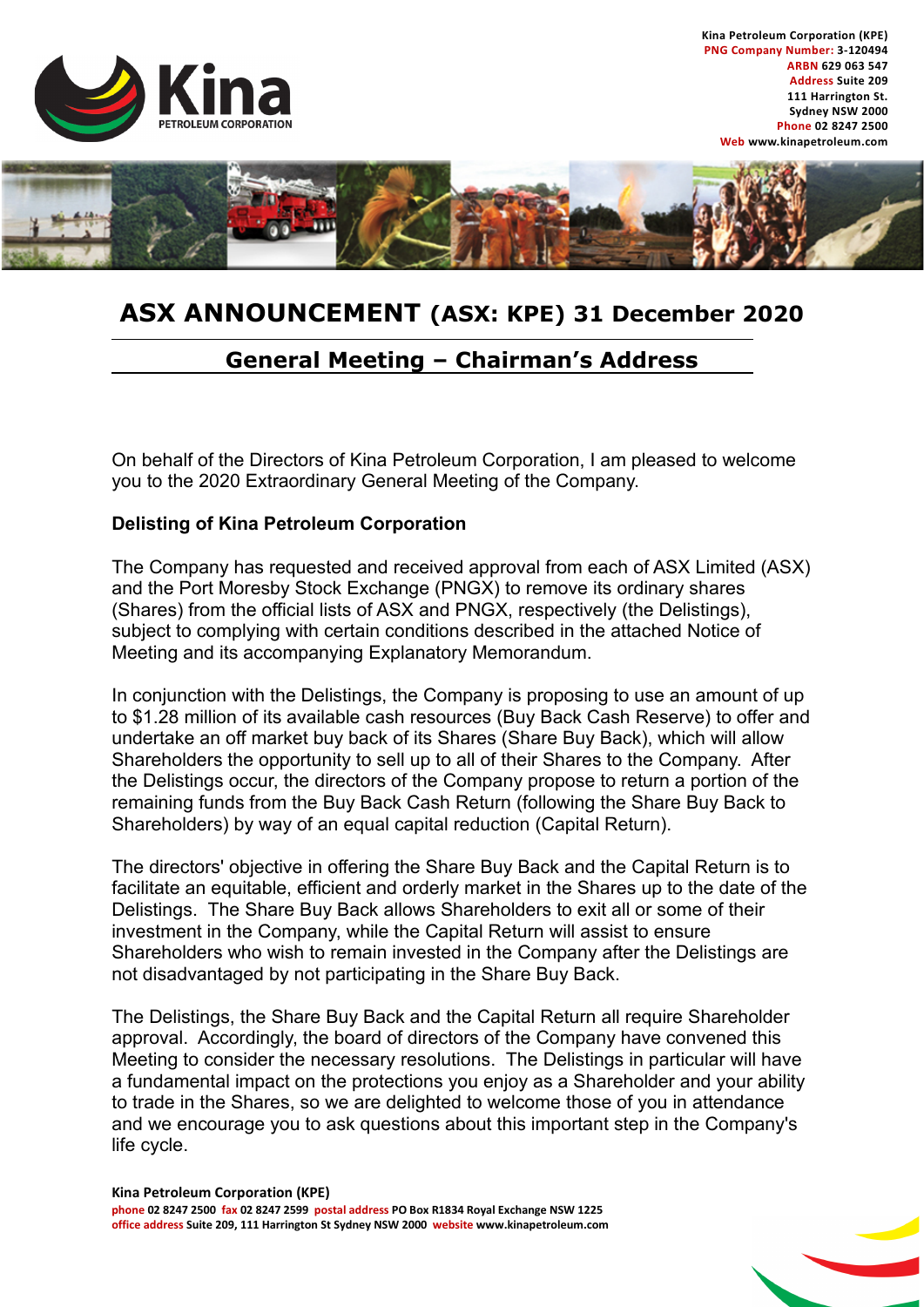

**Kina Petroleum Corporation (KPE) PNG Company Number: 3-120494 ARBN 629 063 547 Address Suite 209 111 Harrington St. Sydney NSW 2000 Phone 02 8247 2500 Web www.kinapetroleum.com**



The Company's board of directors considers the Delistings to be in the best interests of the Company and its Shareholders for the reasons summarised below:

- a) **Small trading volumes having disproportionate effect on Share price** In the 18 months from relisting to the announcement of the intention to delist, the Shares traded on only 36 days and the Share price declined from \$1.80 to \$0.38 based on the trading of 232,710 Shares, or less than 2% of the outstanding Shares. The low liquidity creates significant volatility in the Share price from limited trading with a disproportionate impact on the Share price. The Board believes that this phenomenon results in a Share price that is not reflective of the true value of the Company.
- b) **Inability to raise capital at prices reflective of underlying asset value** The Board consider that, while the Shares remain listed on ASX and PNGX and trading at a significant discount to that of comparable companies with high price volatility, the prospects of raising funds on ASX or PNGX at a price commensurate with underlying value are poor and any future capital raising at current market prices will have a very significant dilutionary impact on all **Shareholders**
- c) **Minimal liquidity and investor interest due to highly concentrated shareholdings** - The Company's share register is highly concentrated. At present, approximately 86% of the Shares are held by the top 20 Shareholders, most of whom the Company believes to be long term investors without intent to reduce their respective holdings for the foreseeable future. As a result, there is very limited liquidity in the Shares, and the Board believes it is unlikely that there will be any substantial increase in liquidity in the foreseeable future. The Board is of the view that this concentration of ownership amongst a relatively small number of Shareholders and consequent limited 'free float' of the Company's Shares on ASX and PNGX limits investor interest in trading the Shares via ASX or PNGX.
- d) **High ongoing costs** In view of the foregoing, the Board believes that the financial, administrative, and compliance obligations and costs associated with, and executive time involved in, maintaining the ASX and PNGX listings outweigh the benefits of the continued listings and so can no longer be justified. This is particularly the case given the ongoing low trading volumes in the Shares. Furthermore, the savings arising from the Delistings could be better directed elsewhere to benefit the Shareholders.